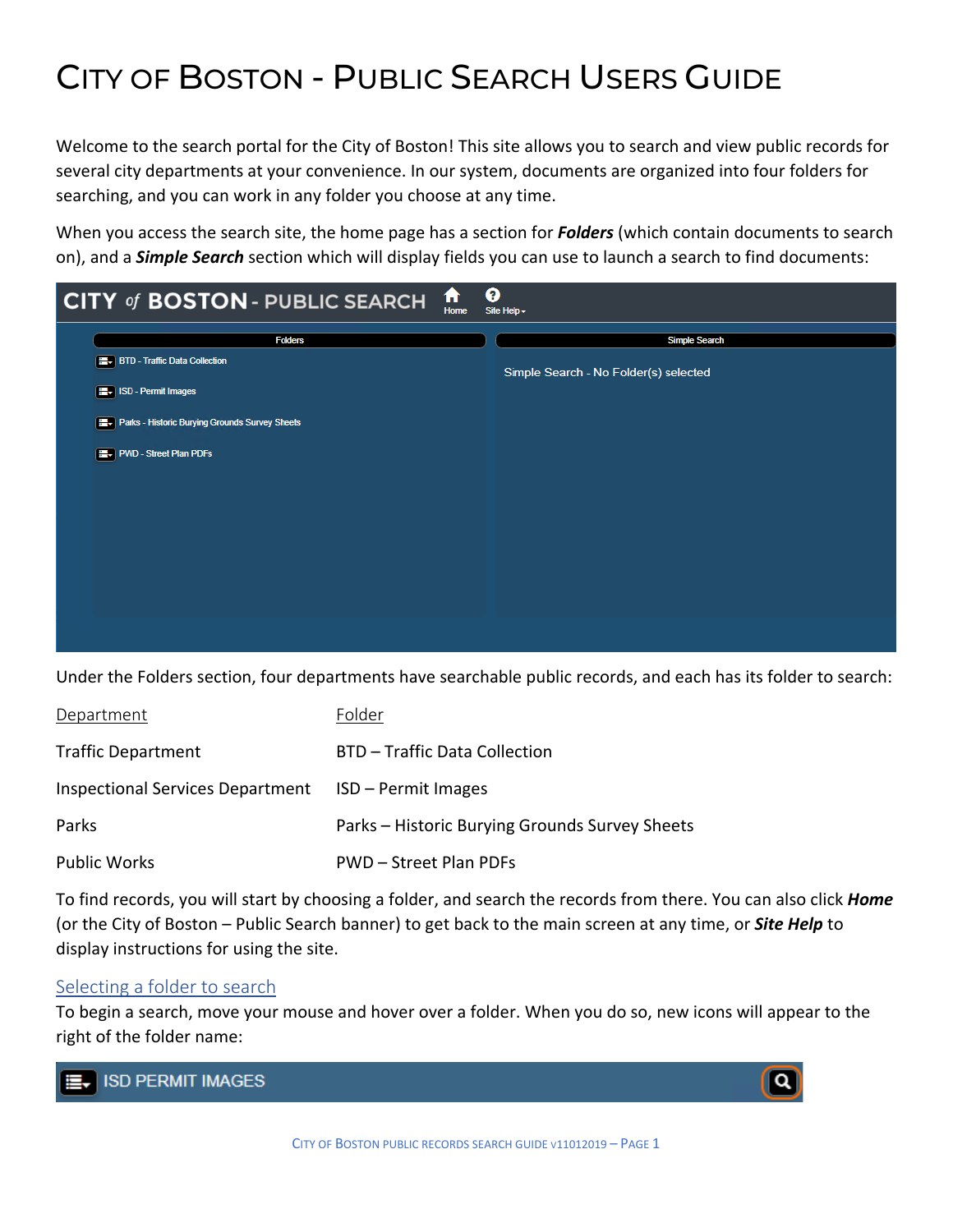The magnifying glass is the "Search" icon; click it, and the area to the right shows the search screen for your selected folder:

**Area 1** shows a list of information ("Indexes") that you can choose from to construct your search. They will be different for each folder.

**Area 2** For each Index listed in section 1, area 2 has an empty field – you will key in search values in these fields.

**Area 3:** These checkboxes appear next to each index. If checked, you will see the value of that index on your results screen.

**Area 4** has a set of buttons you will use to launch your search.

**Area 5** is a scroll bar. Some folders have more indexes than will fit on your screen top to bottom. Use the scrollbar to move up and down to view all Indexes and value fields.

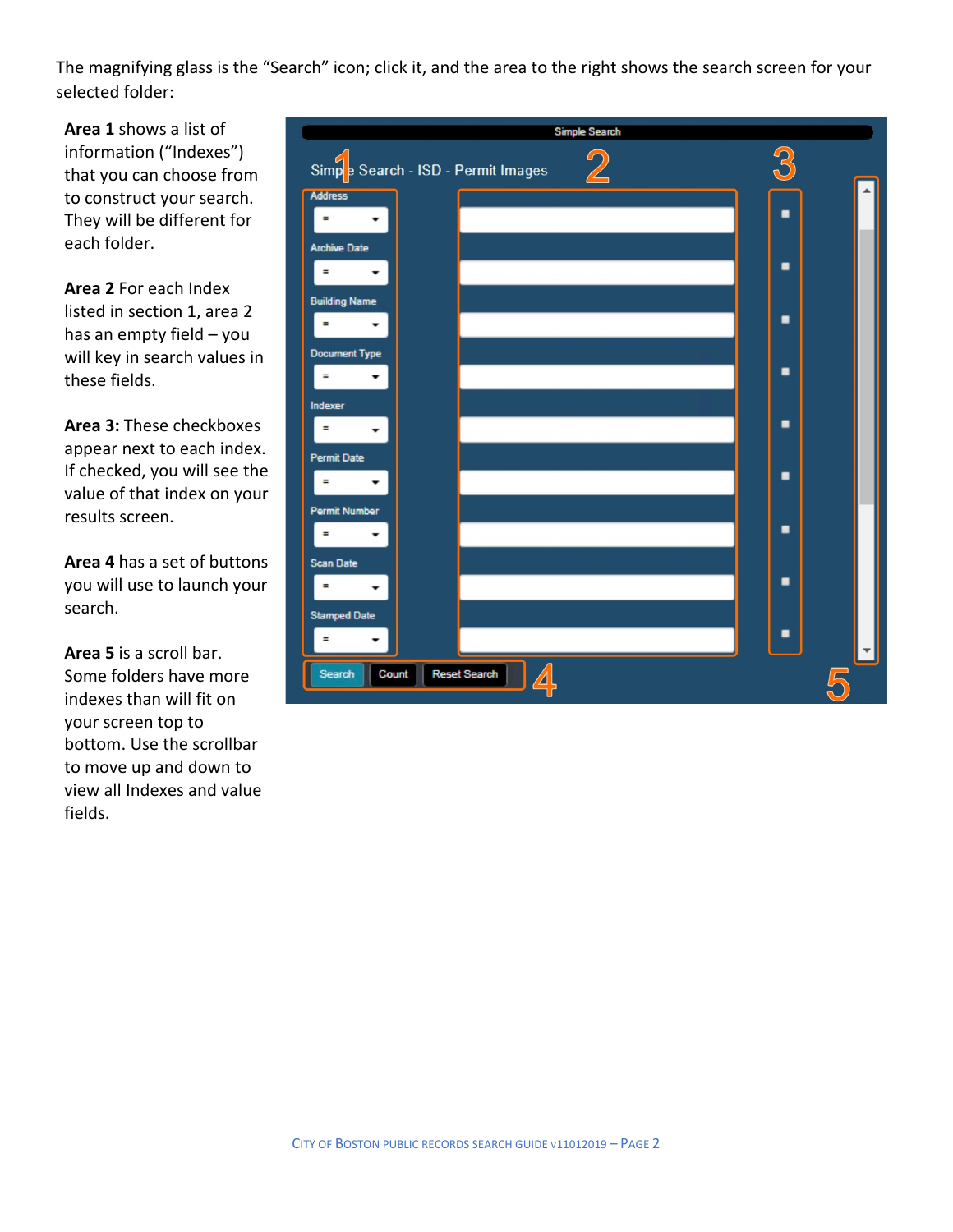#### Setting up your search

- 1. Start by scrolling up and down to review the available index fields (Area 1). Each one has a drop-down arrow. Click the arrow, and you get a list of comparison operators. See the end of this document for more information on how to use these
- 2. Find one or more indexes you want to search on, click the arrows to choose a comparison (or leave at the default of "= (Equal To)")
- 3. Enter values in for each index you want to search on
- 4. Click the boxes next to the index values you want to see in your results



Comparison Operators



Here is an example of a search that is set up to find records whose Permit Number is A993149:

*Note that each box to the right has a check-in it; in this example it means that the values for Permit Date, Permit Number, Scan Date, Stamped Date, Status, Status Date and Unit will display in the search results.*

5. You can enter in values in more than one Index value field; if you do, your search will only find records that match all of the values and comparisons you chose. In the following example, we added a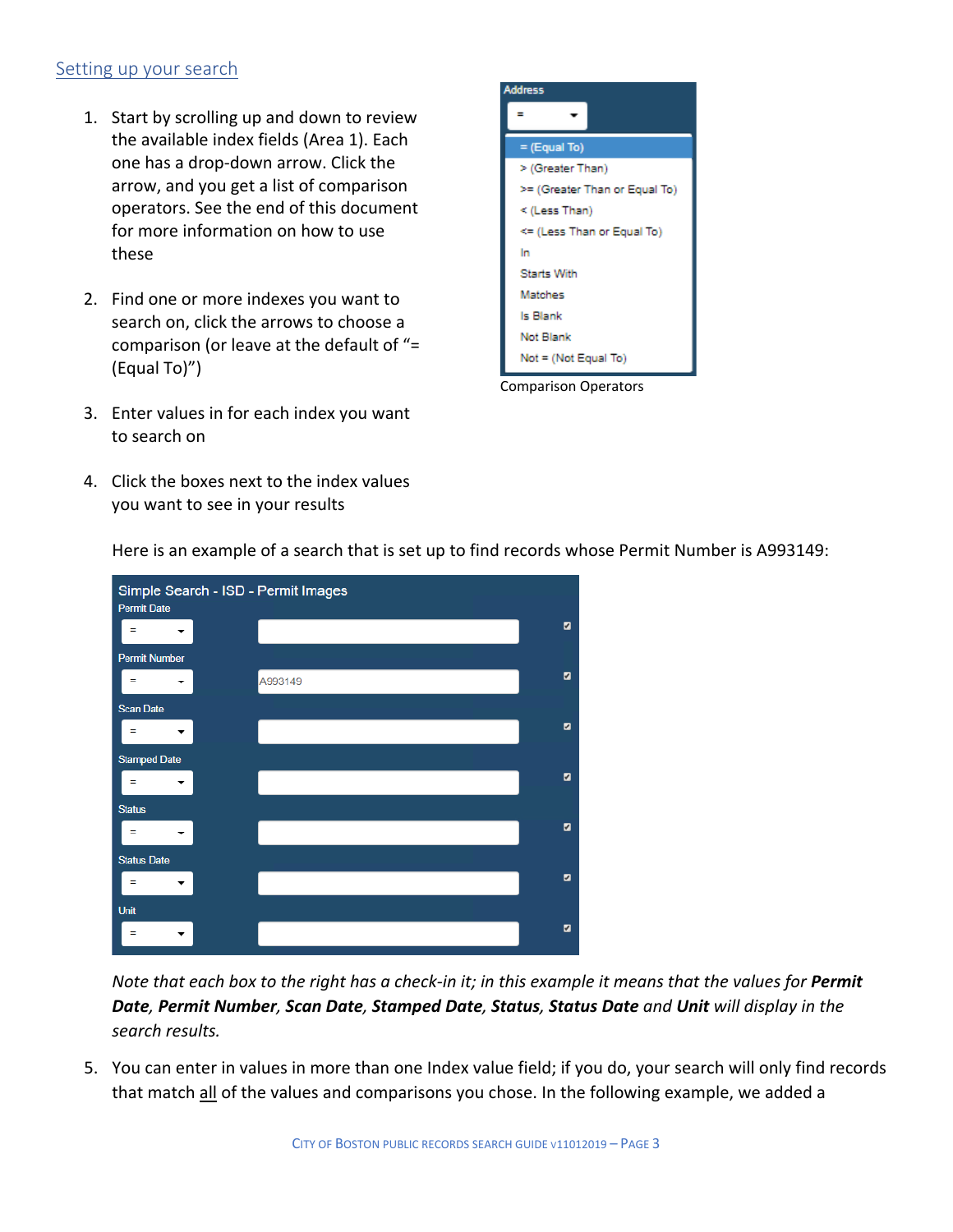Stamped Date value of 09/05/2019, and the resulting search would find records with a **Permit Number**  of "A993149" and a **Stamped Date** of "09/05/2019":

| <b>Permit Date</b>   |                          | Simple Search - ISD - Permit Images |                |
|----------------------|--------------------------|-------------------------------------|----------------|
|                      | -                        |                                     | $\overline{a}$ |
| <b>Permit Number</b> |                          |                                     |                |
| Ξ                    | $\overline{\phantom{a}}$ | A993149                             | ø              |
| <b>Scan Date</b>     |                          |                                     |                |
| Ξ                    | ▼                        |                                     | ø              |
| <b>Stamped Date</b>  |                          |                                     |                |
|                      |                          | 09/05/2019                          | ø              |

6. Once you are done setting up your search, you can choose from the three buttons at the bottom to continue:

| Reset Search<br>Count<br>Search |
|---------------------------------|
|                                 |

**Search:** Launches your search, showing you detailed information on any results **Count:** Launches your search, but shows only a count of records matching your search **Reset Search:** Resets all search fields to their defaults. Use if you want to start a new and reset all indexes, comparisons, and values

7. Clicking Search launches the search. If there is a matching record, a results screen will display:

| Search Results - ISD - Permit Images                                                                                                             |            |  |                                                 |                |                    |           |            |  |                  |               |             |      |                |  |
|--------------------------------------------------------------------------------------------------------------------------------------------------|------------|--|-------------------------------------------------|----------------|--------------------|-----------|------------|--|------------------|---------------|-------------|------|----------------|--|
| Refresh   <br>Hide<br>Delete Record(s) Download Search Results<br>Back<br>Set Record Class<br>Reindex<br>Print<br>View Document(s)<br>in New Tab |            |  |                                                 |                |                    |           |            |  |                  | Pack and Go - |             |      |                |  |
| <b>Address</b>                                                                                                                                   |            |  | Archive Date   Building N   Document    Indexer |                | <b>Permit Date</b> | Permit Nu | Scan Date  |  | Stamped D Status |               | Status Date | Unit | <b>Actions</b> |  |
| 47774                                                                                                                                            | 08/29/2019 |  | 21                                              | <b>BRIGIDK</b> | 08/29/2019         | A993149   | 08/30/2019 |  |                  |               | 08/29/2019  |      | C' ← m̃        |  |

If there are no matches, searching will show this instead:

| Search Results - ISD - Permit Image |                                                         |
|-------------------------------------|---------------------------------------------------------|
|                                     | <b>Hide</b><br>Reindex<br><b>Refresh</b><br><b>Back</b> |
| <b>Search Result</b>                |                                                         |
| No records found.                   |                                                         |
|                                     |                                                         |

8. If you get no results, click the **Back** button, try changing your search criteria and launch a new search. The most common problems with not finding records are a) An exact search (=) that does not have a match or b) trying a search with multiple index criteria and values, and one of them prevents finding matches. Try changing the comparison settings, values, or eliminate some criteria and re-try.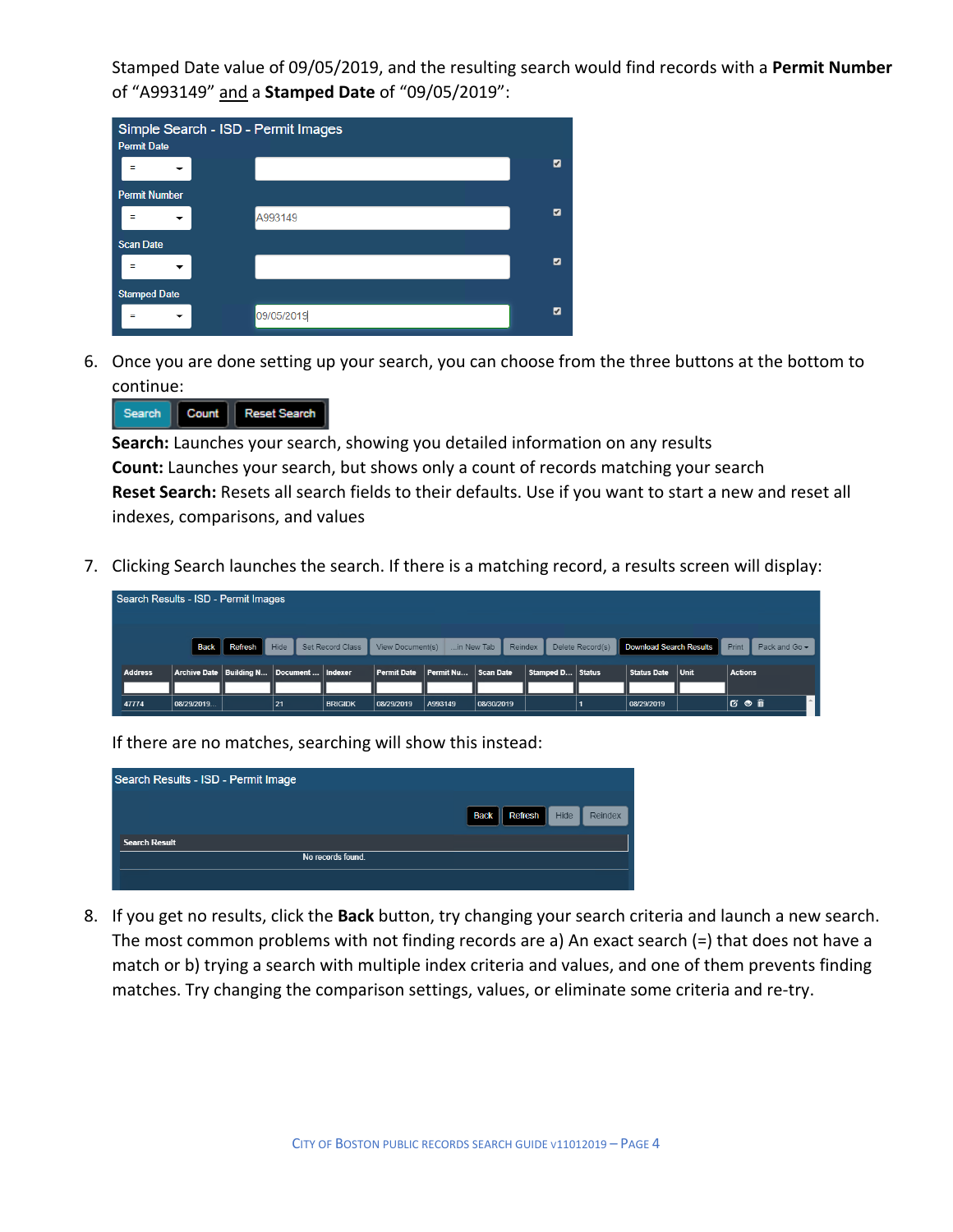## Working with your Search Results

When you have run a successful search and have one or more records, you will see a results grid with one or more entries, like this:

| <b>Search Results - ISD PERMIT IMAGES</b>  |                     |                   |                |                |                    |                  |                  |                  |                      |                    |                                |                |                          |
|--------------------------------------------|---------------------|-------------------|----------------|----------------|--------------------|------------------|------------------|------------------|----------------------|--------------------|--------------------------------|----------------|--------------------------|
|                                            |                     |                   |                |                |                    |                  |                  |                  |                      |                    |                                |                |                          |
|                                            |                     |                   |                |                |                    |                  |                  |                  |                      |                    |                                |                |                          |
|                                            |                     |                   |                |                |                    |                  |                  |                  |                      |                    |                                |                |                          |
|                                            |                     |                   |                | <b>Back</b>    | <b>Refresh</b>     | Hide             | Set Record Class | View Document(s) | in New Tab           |                    | <b>Download Search Results</b> |                | Print                    |
| <b>Address ID</b>                          | <b>Archive Date</b> | <b>Building N</b> | Document       | Indexer        | <b>Permit Date</b> | Permit Nu        | <b>Scan Date</b> | Stamped D        | <b>Status</b>        | <b>Status Date</b> | <b>Unit</b>                    | <b>Actions</b> |                          |
|                                            |                     |                   |                |                |                    |                  |                  |                  |                      |                    |                                |                |                          |
| 37923                                      | 08/04/2019          |                   | 84             | <b>BRIGIDK</b> | 07/17/2019         | <b>REPORT</b>    | 07/31/2019       |                  |                      | 07/17/2019         |                                | $G$ $\bullet$  | $\hat{=}$                |
| 64640                                      | 08/04/2019          |                   | 11             | <b>BRIGIDK</b> | 05/04/2017         | SF705366         | 02/21/2019       |                  |                      | 05/04/2017         |                                | $6^{\circ}$    |                          |
| 70700                                      | 08/04/2019          |                   | 11             | <b>BRIGIDK</b> | 05/04/2017         | SF705367         | 08/05/2019       |                  |                      | 05/04/2017         |                                | $G$ $\bullet$  |                          |
| 11753                                      | 08/04/2019          |                   | 11             | <b>BRIGIDK</b> | 05/03/2017         | SF704797         | 02/21/2019       |                  |                      | 05/03/2017         |                                | 6 <sup>o</sup> |                          |
| 37661                                      | 08/04/2019          |                   | 11             | <b>BRIGIDK</b> | 05/04/2017         | SF705299         | 02/21/2019       |                  |                      | 05/04/2017         |                                | $G$ $\bullet$  |                          |
| 39303                                      | 08/04/2019          |                   | 11             | <b>BRIGIDK</b> | 05/04/2017         | SF705245         | 02/21/2019       |                  |                      | 05/04/2017         |                                | $6^{\circ}$    |                          |
| 202387                                     | 08/04/2019          |                   | 84             | <b>BRIGIDK</b> | 08/05/2019         | <b>OSHA FORM</b> | 08/05/2019       |                  | $\blacktriangleleft$ | 08/05/2019         |                                | 6 <sup>o</sup> |                          |
| 68979                                      | 08/04/2019          |                   | 84             | <b>BRIGIDK</b> | 08/05/2019         | <b>ADDRESS</b>   | 08/05/2019       |                  |                      | 08/05/2019         |                                | $G$ $\bullet$  |                          |
| 84803                                      | 08/04/2019          |                   | 84             | <b>BRIGIDK</b> | 08/05/2019         | <b>ADDRESS</b>   | 08/05/2019       |                  |                      | 08/05/2019         |                                | 6 <sup>o</sup> |                          |
|                                            | 26775   08/04/2019  |                   | $\overline{4}$ | <b>BRIGIDK</b> | 03/17/2014         | ALT339330        | 08/05/2019       |                  |                      | 03/17/2014         |                                | ේ ම            | $\overline{\phantom{a}}$ |
| $\left  \cdot \right $<br>Total Items: 500 |                     |                   |                |                |                    |                  |                  |                  |                      |                    |                                |                |                          |
|                                            |                     |                   |                |                |                    |                  |                  |                  |                      |                    |                                |                |                          |

Generally, you will always proceed by selecting one or more records (you can use click, Ctrl-Click, and Shift-Click to select single records, multiple records, or a range of records) and then choosing an action. Here is part of the same results grid with two chosen records:

| Search Results - ISD PERMIT IMAGES |                                      |  |                                                 |                                  |                          |                           |                          |                         |            |                          |                                |                    |
|------------------------------------|--------------------------------------|--|-------------------------------------------------|----------------------------------|--------------------------|---------------------------|--------------------------|-------------------------|------------|--------------------------|--------------------------------|--------------------|
|                                    |                                      |  |                                                 | Back                             | Refresh Hide             |                           | <b>Set Record Class</b>  | <b>View Document(s)</b> | in New Tab |                          | <b>Download Search Results</b> | Print              |
| <b>Address ID</b>                  |                                      |  | Archive Date   Building N   Document    Indexer |                                  | <b>Permit Date</b>       | Permit Nu                 | Scan Date                | Stamped D   Status      |            | <b>Status Date</b>       | <b>Unit</b>                    | <b>Actions</b>     |
|                                    | 37923 08/04/2019<br>64640 08/04/2019 |  | 84<br>11                                        | <b>BRIGIDK</b><br><b>BRIGIDK</b> | 07/17/2019<br>05/04/2017 | <b>REPORT</b><br>SF705366 | 07/31/2019<br>02/21/2019 |                         |            | 07/17/2019<br>05/04/2017 |                                | <b>130</b><br>।ಡ ⊜ |
|                                    | 70700 08/04/2019                     |  |                                                 | <b>BRIGIDK</b>                   | 05/04/2017               | SF705367                  | 08/05/2019               |                         |            | 05/04/2017               |                                | <b>&amp; ම</b>     |

The two things most people do is to use the icons to the right of each row:



To view the properties of the document (first icon, "pencil in box"), or to view the document ("eye" icon). Using these icons acts ONLY on the document in the row where you clicked the icon.

When records are highlighted, you can also choose:

**Back**: Leaves the results screen and goes back to the search screen

**Refresh**: Updates the results screen, including unhiding records hidden by the Hide button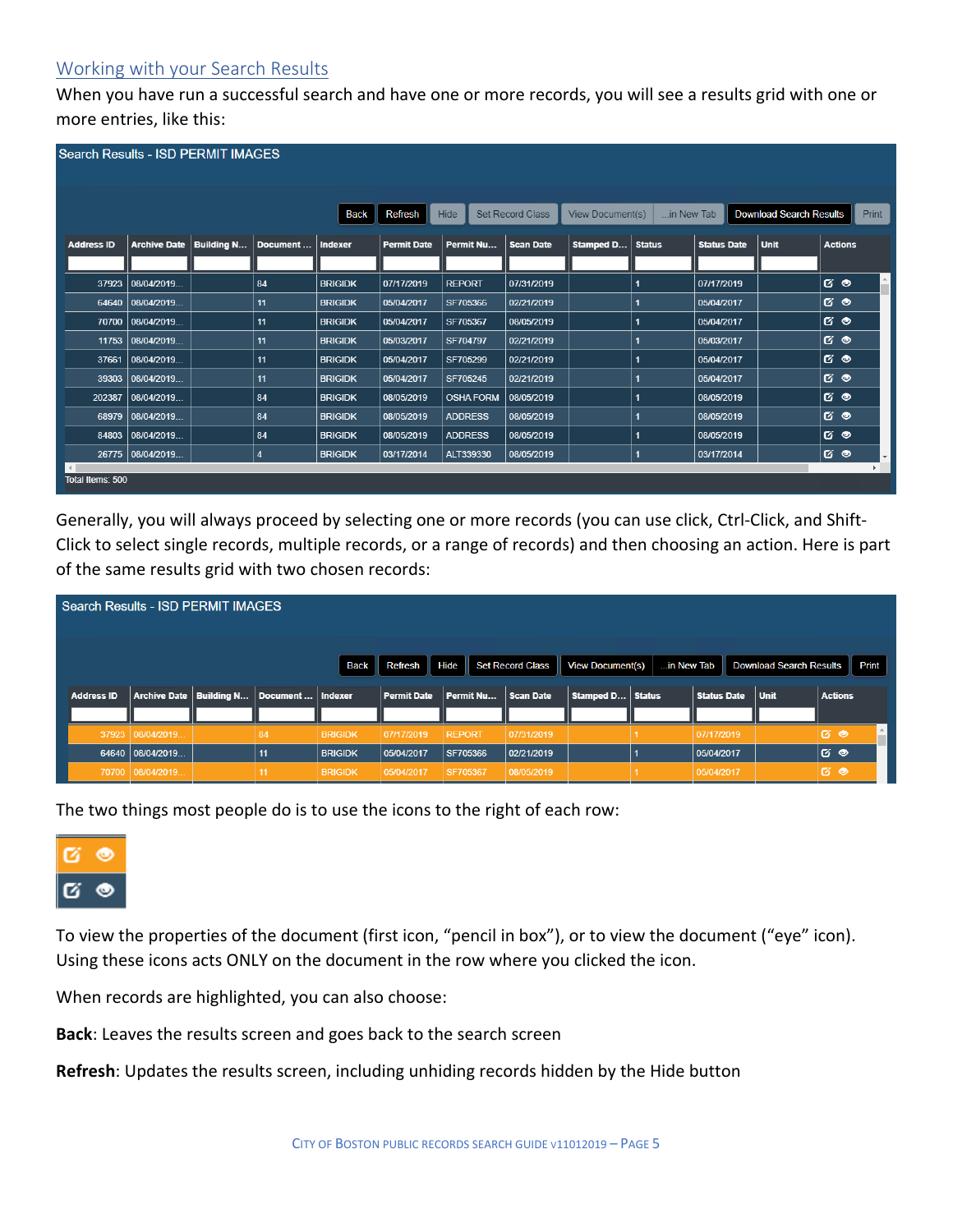**Hide**: Temporarily hides the selected records from viewing. You can get them back by clicking the Refresh button, or backing up to the search screen and performing a new search

**View Documents**: Will open all selected documents (see below for more information on viewing)

**… in New Tab**: Will open all selected documents for viewing, but the viewer will load in a new tab in your browser, leaving the current tab with your search results unaffected

**Download Search Results**: Downloads a file containing your search result information (in one of several formats)

**Print**: Will allow printing of the selected documents

#### Viewing and Exporting Images

When you open a document for viewing, the individual pages and images of the document will open for you in a **Document Viewer** window, which has several features you might want to use:

| <b>CITY of BOSTON-PUBLIC SEARCH</b>                                                 | a<br>Home<br>Site Help -                                                                              |           |
|-------------------------------------------------------------------------------------|-------------------------------------------------------------------------------------------------------|-----------|
| Home / Search Results - ISD - Permit Images / Document Viewer - ISD - Permit Images |                                                                                                       |           |
| Document Viewer - ISD - Permit Images<br><b>Address: 86275</b>                      |                                                                                                       |           |
| <b>Record Properties</b><br><b>Back</b>                                             |                                                                                                       | $\gg$     |
| <b>B</b> Redact<br>$S$ E-Sign<br><b>⊙</b> View<br>Q Search<br>Annotate              |                                                                                                       | К<br>of 3 |
| Reload                                                                              |                                                                                                       |           |
|                                                                                     |                                                                                                       |           |
|                                                                                     | <b>INSPECTIONAL SERVICES DEPARTMENT</b><br>1006-1022 MASSACHUSETTS AVENUE BOSTON, MASSACHUSETTS 02118 |           |
|                                                                                     | 617-635-5300 OR 617-961-3271                                                                          |           |
|                                                                                     |                                                                                                       |           |
|                                                                                     | <b>BUILDING and STRUCTURES DIVISION</b>                                                               |           |
|                                                                                     |                                                                                                       |           |
|                                                                                     | <b>SHEET METAL PERMIT APPLICATION</b>                                                                 |           |
|                                                                                     |                                                                                                       |           |
| Date:                                                                               |                                                                                                       |           |
| Estimated Cost of Work: \$48,000                                                    |                                                                                                       |           |
| Plans Submitted: Y $\angle N$                                                       | Plans Reviewed: Y                                                                                     |           |
| <b>Business License #</b>                                                           | Applicant License #                                                                                   |           |
| $-111$<br><b>Business Information:</b>                                              | <b>Property Owner/ Job Location Information:</b>                                                      |           |
| Name:<br>lumbin                                                                     | Name:                                                                                                 |           |
| Address: $\sqrt{a}$                                                                 | Address:                                                                                              |           |
| City/Town:                                                                          | City/Town: M<br>Oxbury                                                                                |           |
|                                                                                     | <b>DH</b>                                                                                             |           |
|                                                                                     |                                                                                                       |           |

1. **Document Viewer:** This will display the image of the current page of the current document you are viewing